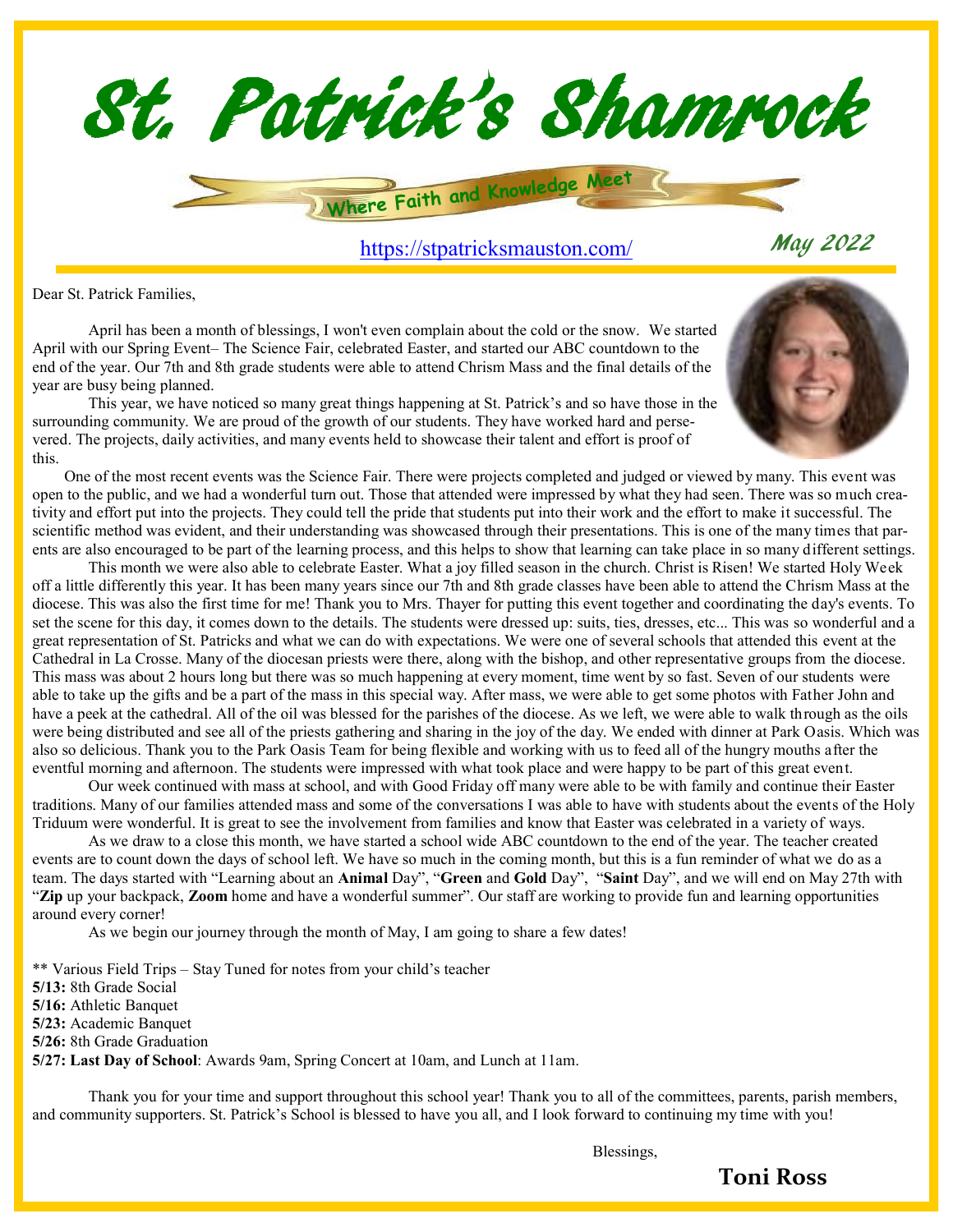



Four weeks ago our St. Patrick's students kicked off the annual Walk for Virtues challenge! Each classroom was given a

bouquet of balloons with letters or hearts inside. The students popped their balloons to find their letters and spell out a virtue for their class. The 8th graders here managed to unscramble their word, obedience. Be sure to check out our school Facebook page for pictures as they wrap up their challenge and go on their walk!



Spring may be playing hide and seek, but our 4th graders have been working on bringing their own sunshine into the classroom. These beautiful "stain glass" butterflies helped to celebrate Earth Day and the beginning of a new season.



What a blessing for our 7th and 8th graders to attend the Chrism mass in La Crosse. They represented St. Patrick's well and had a great day!



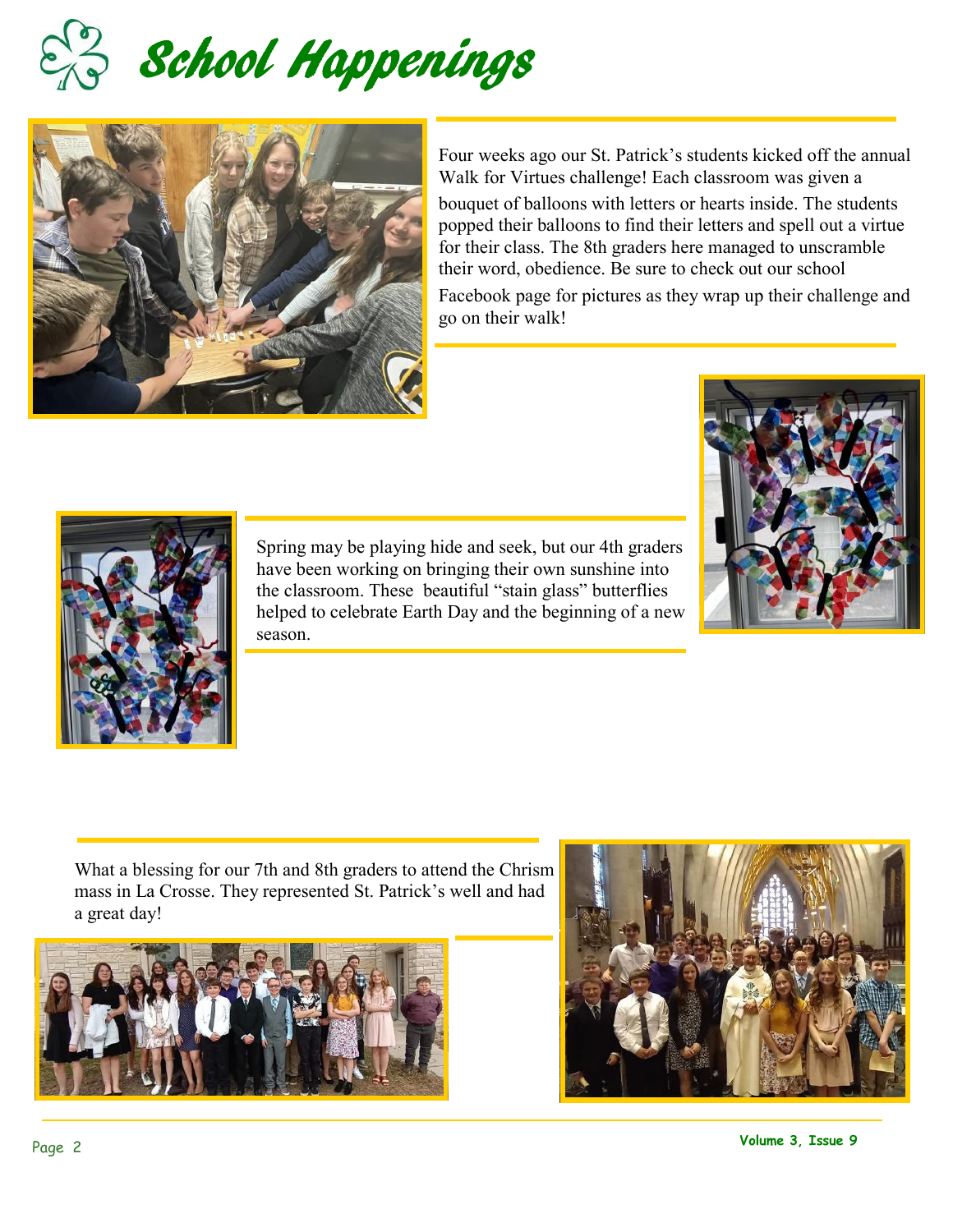St. Patrick's

High Honors

 *4.0 GPA*

**Eight Grade:**  Sena Vinopal, Ellie Pouillie, Dylan Walsh

## **Seventh Grade:** Carson Demaske, Hudson Randall, Eden Finucan Carmen Osager

**Sixth Grade:**  Holden Eckerman Kaden Gottschalk

**Fifth Grade:**  Kaden Cook, Stella Finucan, Keira Randall,

Honors

 $\mathcal{E}_{1}^{3}$ 

*3.5-3.9 GPA* **Eight Grade:**  Cody Komiskey, Sophie Randall Ava Stanila, Tyler Seagren, Lillyan Wilke

### **Seventh Grade:**

Gracey Kobylski, Nick Trute Landynn Miller Owen Lubinski Hannah Hersil, Weston Pouillie

**Sixth Grade:**  Garett Pouillie, Evan Seagren, Parker Smith, Jillian Cook, Caroline Marien

**Fifth Grade:**  Reed Sommerfeld, Madison Luxton, Jonny Riley, Mia Wang 1



 $\mathcal{E}_{\mathcal{S}}^{2}$ 



*3.0-3.4 GPA* **Eighth Grade:**  Nolan Powers, Heath Massey, Lauren Laridaen Seth Schwedrsky,

## **Seventh Grade:**

Johnny Tambornino

**Sixth Grade:** Sofia Olson

## **Fifth Grade:**

Myka Krause, Adalynn Lenorud, Evan Mann, Jack Vinopal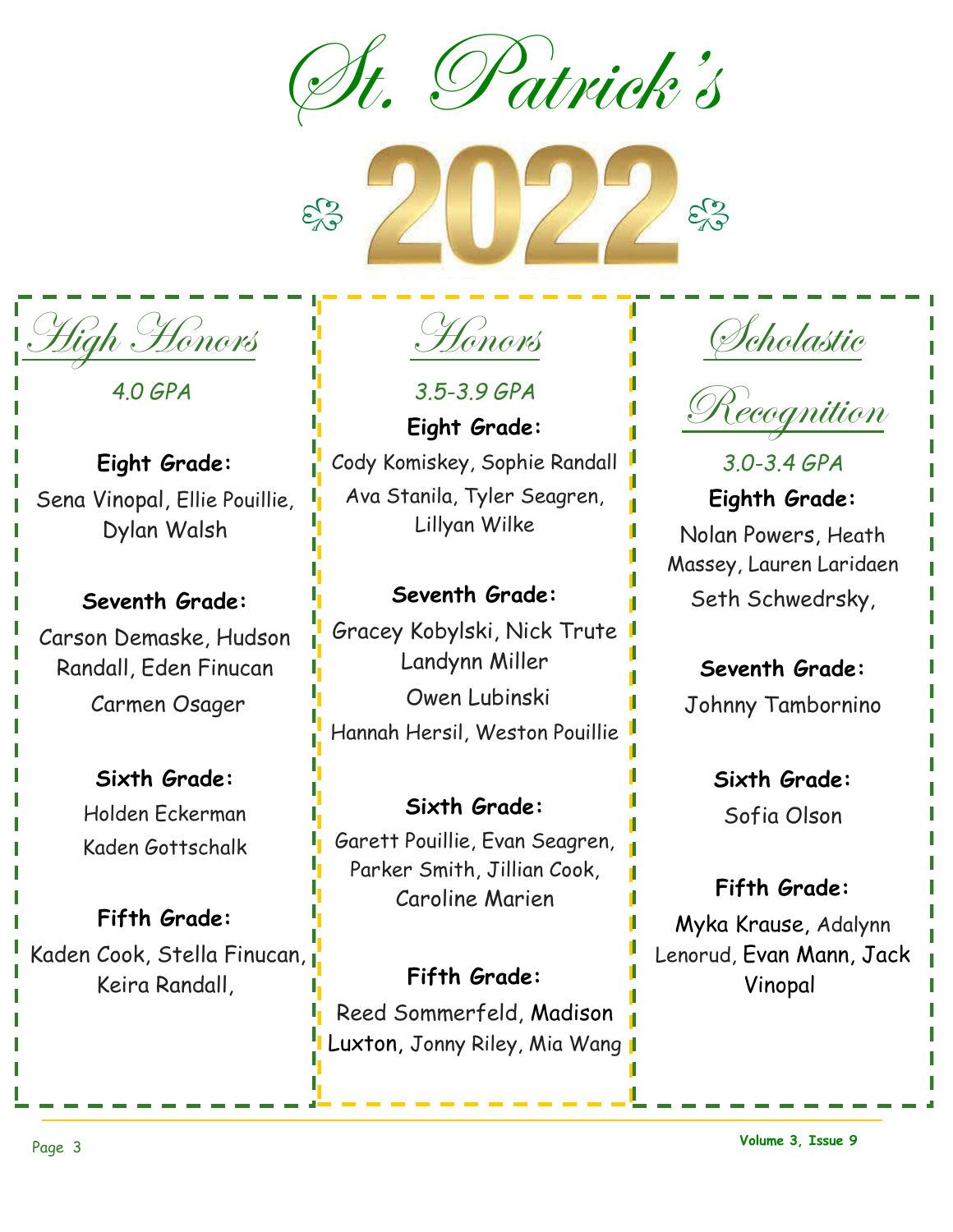

**Take a minute to check out the latest edition to the Knight's Compass, our own Knight's of Columbus' newsletter. https://stpatricksmauston.com/parish/knights-of-columbus/** 



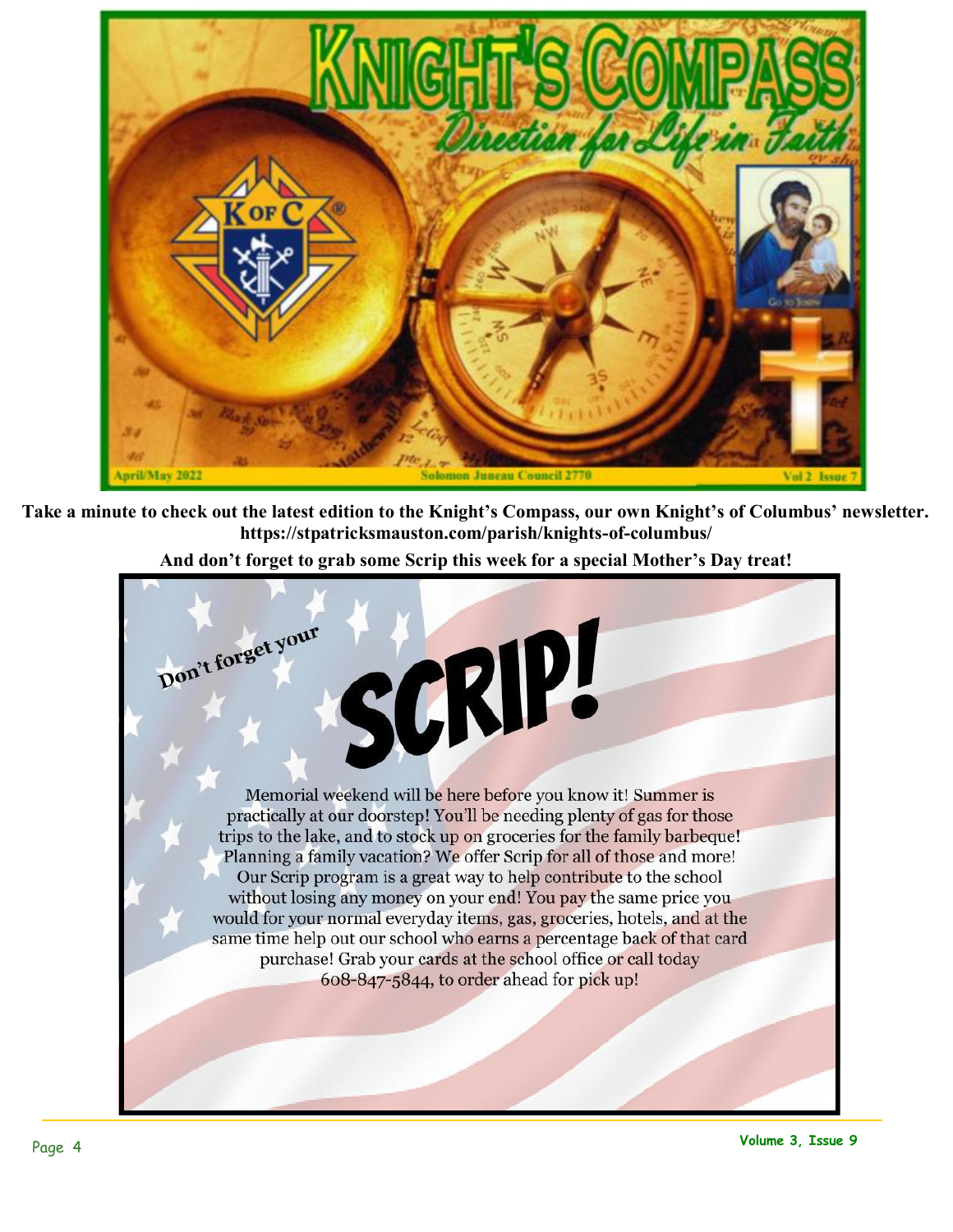

How did your March Madness brackets turn out?! Well our 6th graders definitely picked a winner! Carissa Huebner from Hatch Public Library visited with Mrs. Catterson's class and brought with her books to help the class create their own book bracket! She read synopses from each and the students voted to determine the winner on each level, until it came down to the grand champion, Scritch Scratch, by Linsay Currie. Take a minute to read this book summary from Goodreads.com and see for yourself what our 6th graders are enjoying these days!



#### **A ghost story about a malevolent spirit, an unlucky girl, and a haunting mystery that will tie the two together.**

Claire has absolutely no interest in the paranormal. She's a scientist, which is why she can't think of anything worse than having to help out her dad on one of his ghost-themed Chicago bus tours. She thinks she's made it through when she sees a boy with a sad face and dark eyes at the back of the bus. There's something off about his presence, especially because when she checks at the end of the tour…he's gone.

Claire tries to brush it off, she must be imagining things, letting her dad's ghost stories get the best of her. But then the scratching starts. Voices whisper to her in the dark. The number 396 appears everywhere she turns. And the boy with the dark eyes starts following her.

Claire is being haunted. The boy from the bus wants something...and Claire needs to find out what before it's too late.

# **Summer Project Update!**

As many of you know, we are able to update our heating system over the summer. The grueling process of making this decision has been worked out through various committees and the diocese. The Finance Committee has applied for grants and loans, gotten bids, and other behind the scenes tasks that must take place. The Building and Grounds Committee has been great to support this as well. A special thank you to Don Wilke. He has been at school several times over the past few months to walk through the ins-and-outs of this project with the company coming in as well. The parish is working with NAMI to complete this project.

This project is much needed and fully funded. There have been very generous donors along with the work of the various committees to get this going. NAMI will be in our building as soon as students are cleared of the building. This will limit access to the school as they continue this project. They have everything ready to go and are just waiting for the okay to get started! The school will be a busy place over the summer and we will do our best to keep you updated as the construction continues.

Again, thank you for your time and support!

#### Dear St. Patrick Families,

It is with a heavy heart that I announce that I will be leaving St. Pat's after this school year. Over the past three years, I have been blessed to work with such an incredible group of 2nd and 3rd graders. I truly appreciate the support I have received from this wonderful community. I will miss all of the children, parents, co-workers, volunteers, parish staff, and parishioners who have welcomed and supported me. I would love to stay here forever, but I need to put my daughter's educational and social emotional needs first at this time. She has been accepted into Central Sands Community High School near Amherst beginning this fall. I will continue to sing the praises of St. Pat's to everyone I meet. I would truly appreciate your prayers for my daughter and for me as I seek to find a job that is as rewarding as St. Pat's.

May God continue to pour his blessings upon all of you! Ms. Karen Koehler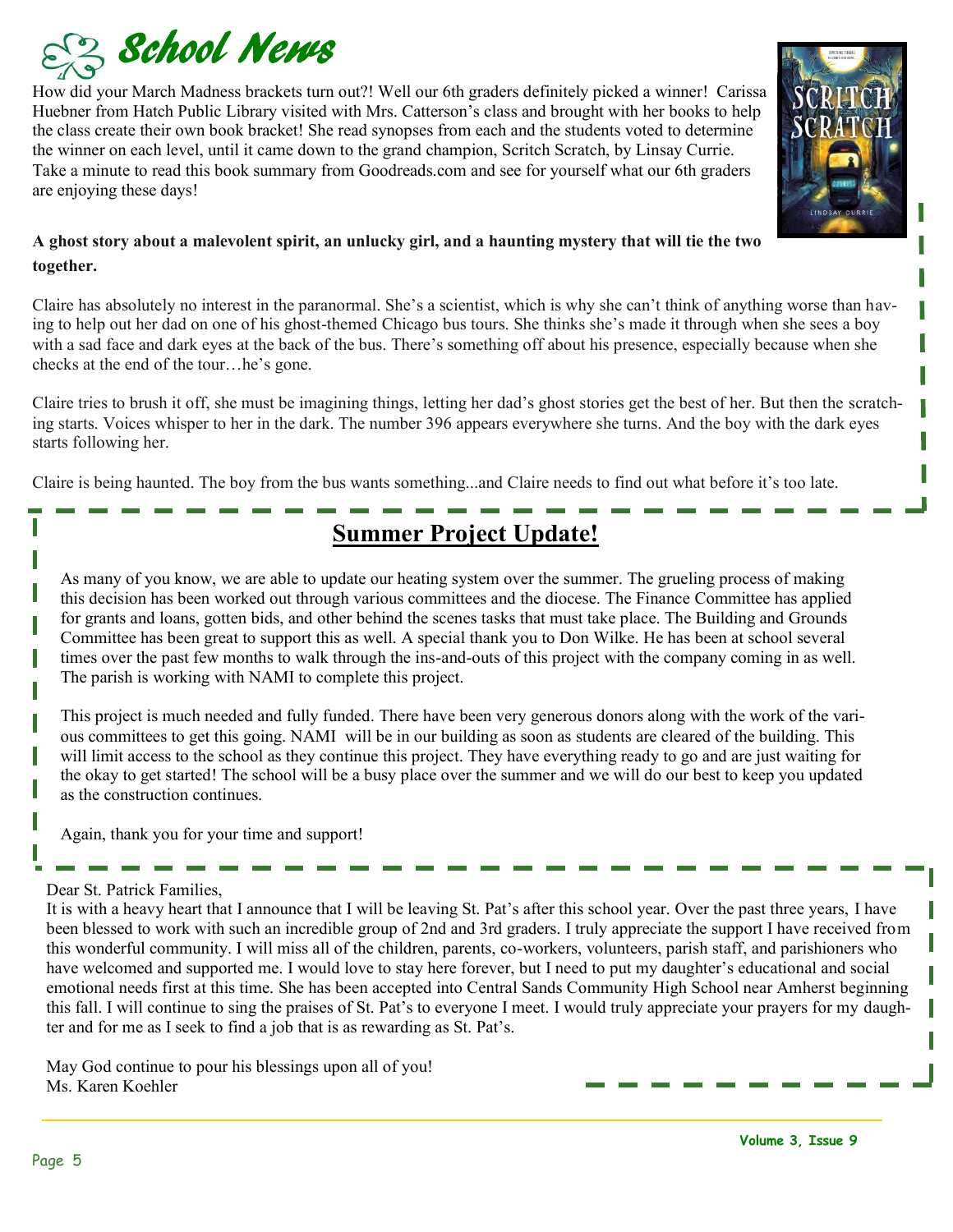

Newborn Baby Bundles

As we celebrate Mary in this beautiful month of May, please take time to remember all the new and expecting mothers in our community... A newborn welcoming program has begun at our parish where small bundles of baby items are brought to the hospital throughout the month of March in honor of our namesake, St. Patrick. One of the gifts we would like to include in the bundles are gift cards from our Scrip program. Any donations will be used to help purchase items for these baskets. If you would like to help in other ways, such as making baby blankets, burp cloths or donating baskets, please contact Keilah Powers at 414-539-2428 or keilahpowers@stpatricksmauston.com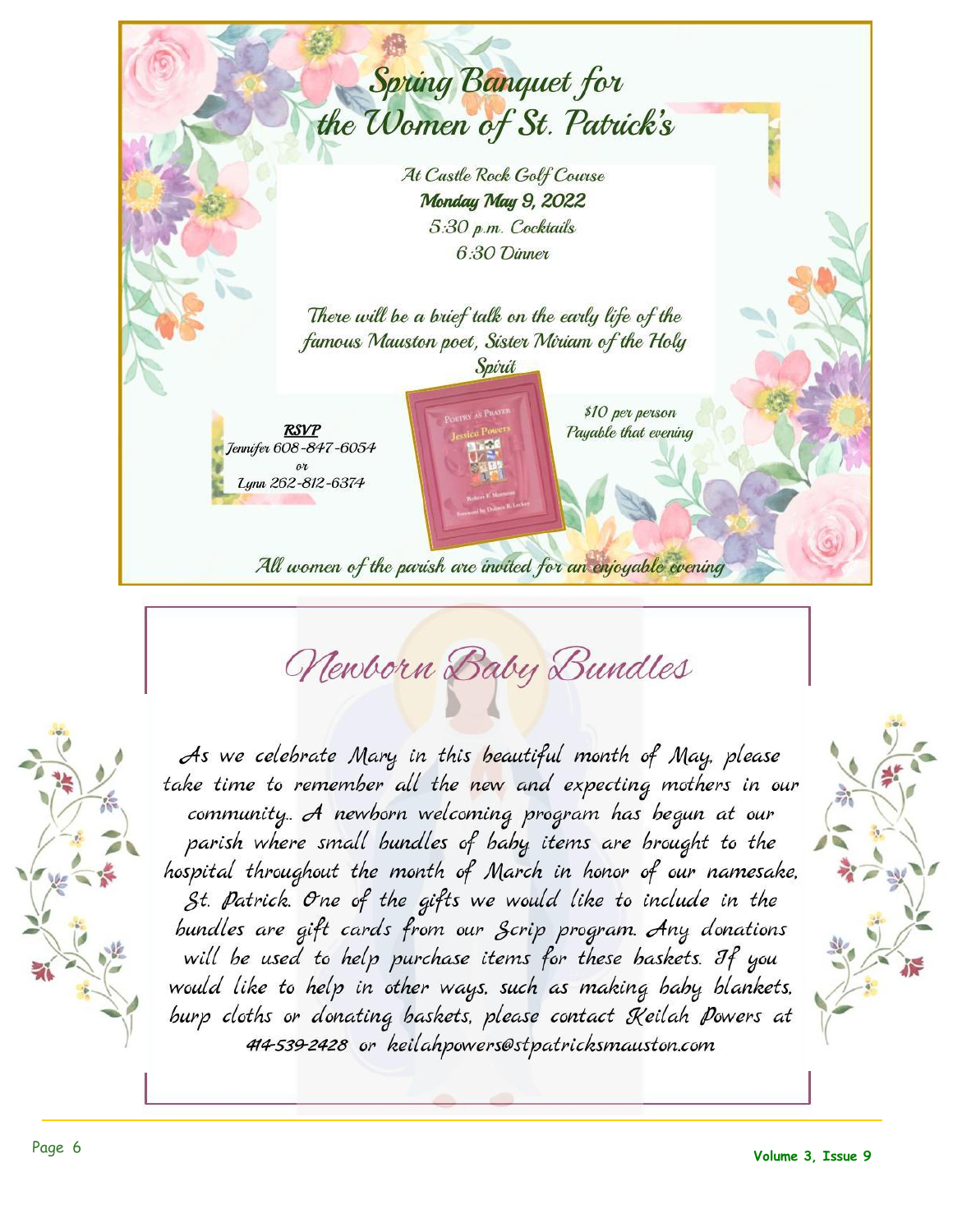

Happy Easter season! We have good reasons to celebrate. Jesus is risen from the dead. New life is offered to us with great joy by our heavenly Father. **New** is kind of a keyword. Already we are looking at a **new** school year with the release of the calendar for 2022-23. As this year closes out we will begin the project of the **new** heating and ventilation system. That will be worked on all summer and be ready for the heating season. Thank you to all who have supported our school trust endowment that allows us to move this project forward. We will also be putting in some **new** windows in the classrooms bringing in more natural light.



What a great year of getting to a "**new** normal", a new foundation that we can build on for years to come. Change is always a part of life but there are things that we look forward to also. St. Patricks has always been a great place for students to grow and develop in so many ways. I encourage you to invite other families to check things out with a personal visit so that they could become a **new** member of the St. Pat's family.





**1:** First Communion 1:00 **4:** May Crowning **6:** Walk for Virtues -No extended care **17: Confirmation 6:00 p.m. 20: NO Buses -**Parent's Drive **26: 8th Grade Graduation 27: Last Day of School** -1/2 day and picnic **30: Memorial Day**

**June**

**19: Corpus Christi** with procession to Riverside Park

**19: Father's Day**